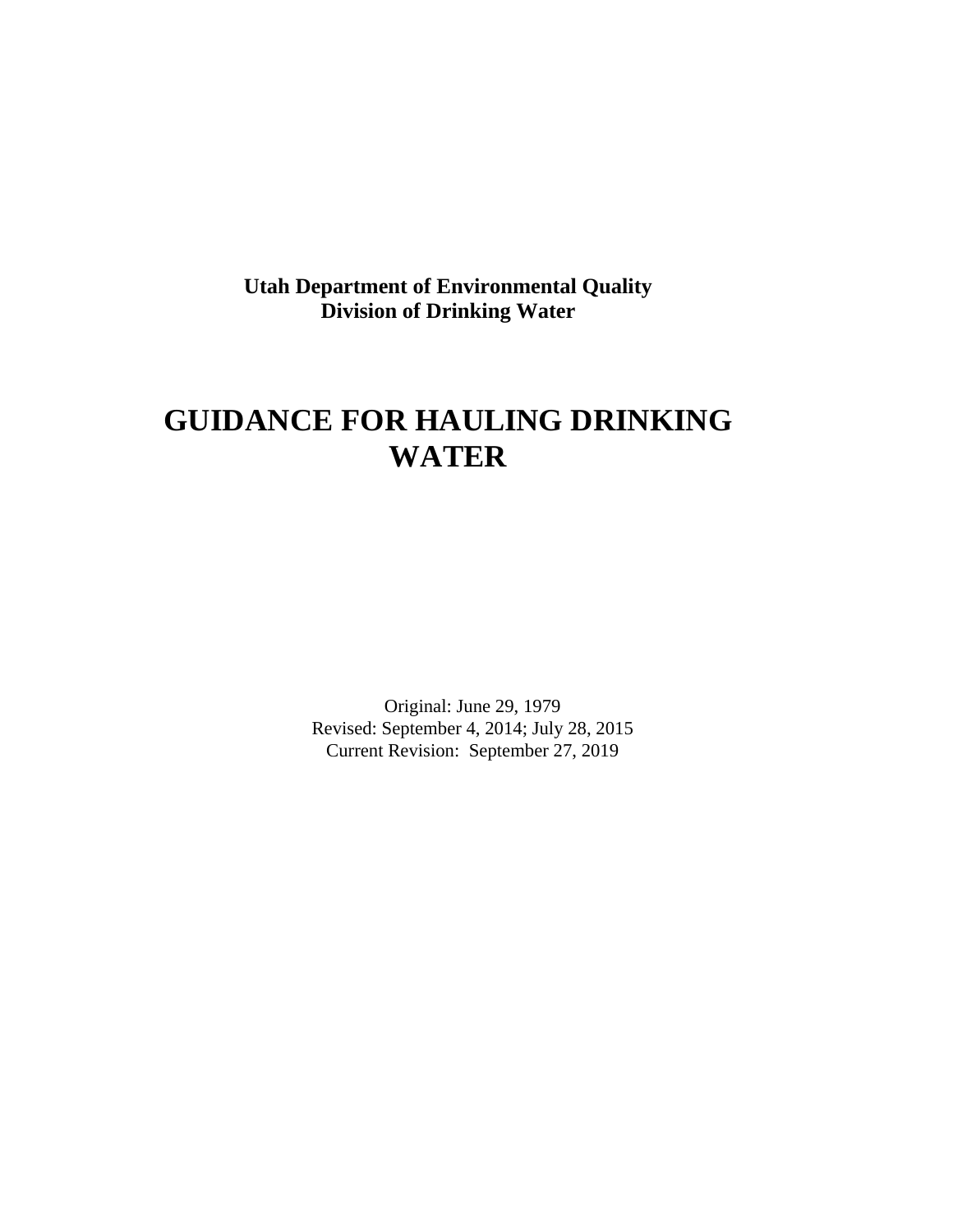## **Contents**

## **Appendices**

| Appendix A | Brief Summary of Water Hauling Steps                       |
|------------|------------------------------------------------------------|
| Appendix B | Water Hauling Proposal                                     |
| Appendix C | Mixing Chlorine Solutions Using Liquid Sodium Hypochlorite |
| Appendix D | Providing an Air Gap                                       |
| Appendix E | Water Hauling Checklist                                    |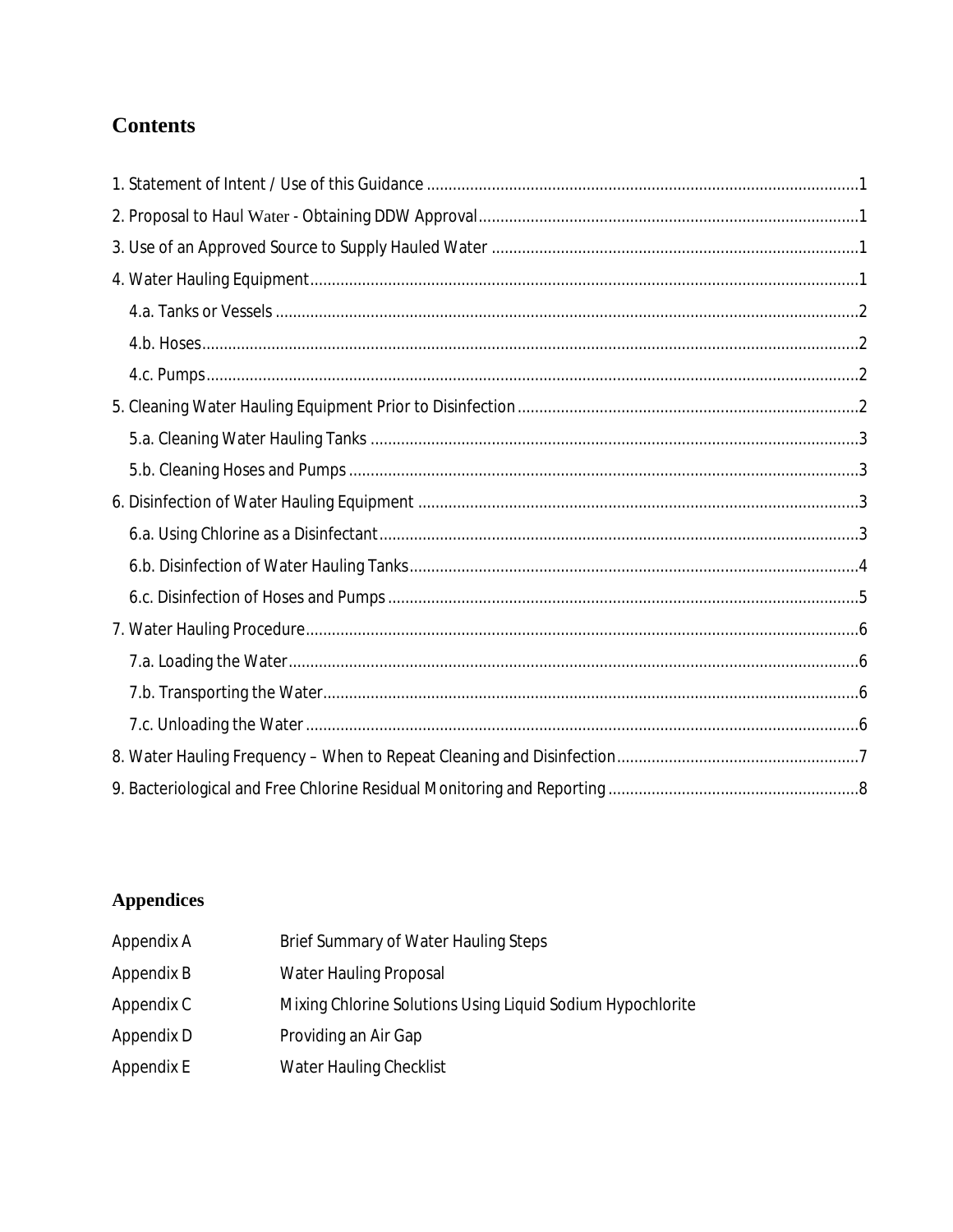## <span id="page-2-0"></span>**1. Statement of Intent / Use of this Guidance**

This guidance provides basic information about temporary water hauling by Public Water Systems during emergencies. Water hauling involves collecting drinking water in a portable tank or vessel from an approved Public Water System and source and delivering it to another Public Water System or directly to the public. A Public Water System that needs to haul water must assure that the water meets the same state and federal drinking water standards that normally apply to public drinking water.

Hauling drinking water during an emergency must be done in a manner that protects public health. Each step in the water hauling process has the potential to introduce contaminants to the drinking water, which could make it unfit for human consumption. This guidance provides information intended to limit the potential for water contamination during water hauling.

## <span id="page-2-1"></span>**2. Proposal to Haul Water - Obtaining DDW Approval**

The Director of the Division of Drinking Water (Director) has the authority to regulate the use of hauled water by Public Water Systems in Utah through UAC R309-550-10, *Water Hauling*. Public Water Systems may only use water hauling during emergencies or under the specific conditions described in UAC R309-550-10.

Community Water Systems that need to temporarily haul water during an emergency must obtain the Director's approval prior to the start of water hauling and submit a water hauling proposal either before or immediately after the start of water hauling. Non-community Water Systems that have no other option but to haul water are required to prepare a proposal and obtain the Director's approval prior to the start of water hauling. In either case, a Public Water System may complete the *Water Hauling Proposal* form, found in Appendix B, and submit it to the Director for approval as a proposal to haul water or for review as an after-the-fact description of its emergency water hauling process.

## <span id="page-2-2"></span>**3. Use of an Approved Source to Supply Hauled Water**

The source providing hauled water must be an approved drinking water source from a Public Water System rated as approved by the Division of Drinking Water. The Public Water System must be in compliance with drinking water Maximum Contaminant Levels and monitoring requirements.

## <span id="page-2-3"></span>**4. Water Hauling Equipment**

All equipment, including tanks, gaskets, hoses, fittings, pumps, etc., that may come into contact with the hauled water should be comparable to equipment meeting the standards of NSF/ANSI 61 - *Drinking Water System Components – Health Effects*. Prior to selecting used equipment for water hauling, a Public Water System must determine how the equipment was used; if the previous use of the equipment is unknown, it may **not** be used to haul water. The equipment should have been previously used solely to transport, store, or pump **drinking** water.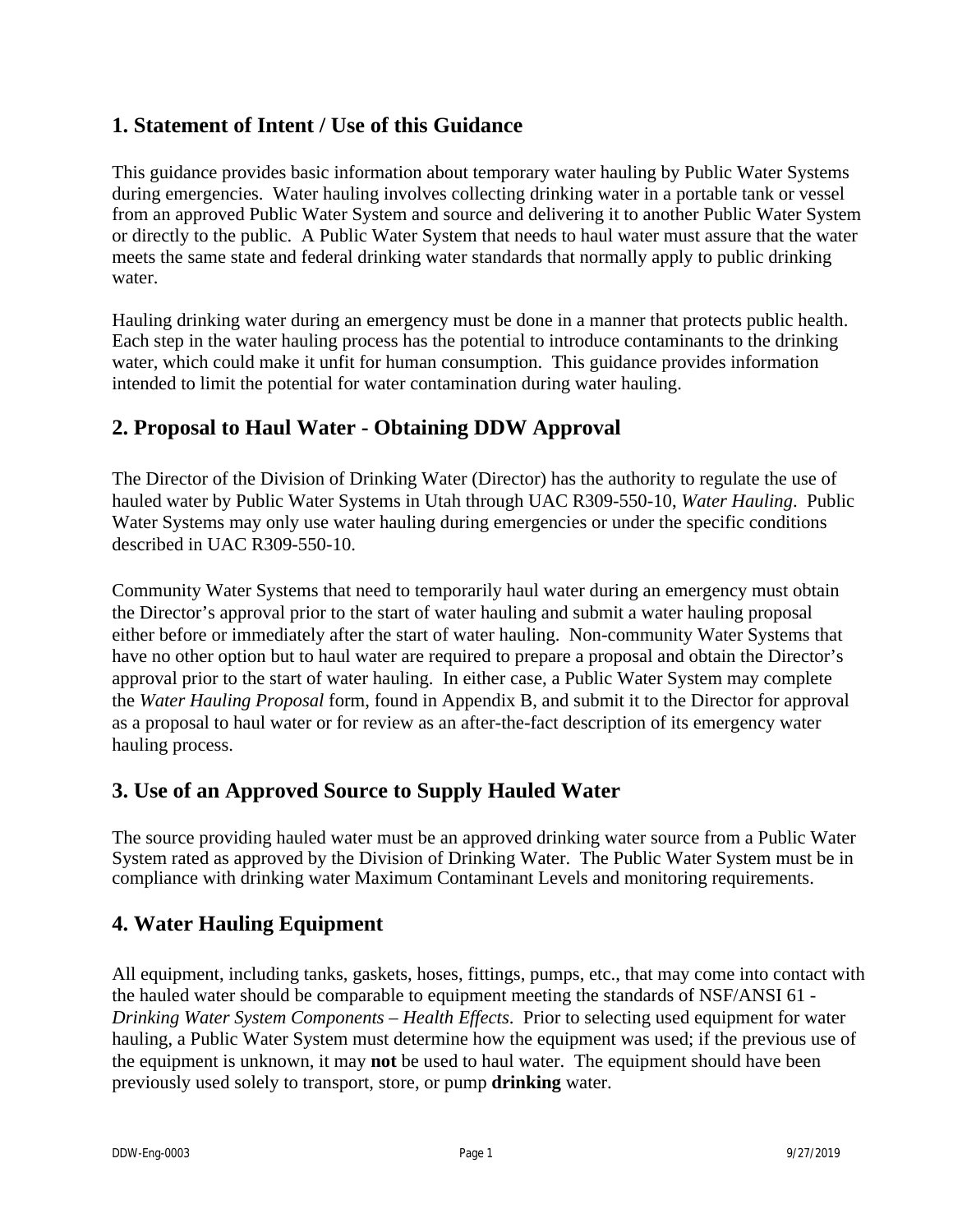In an emergency, the Director may approve the use of equipment that was previously used to transport, store, or pump food-grade liquids, such as juice, pasteurized milk, wine, spirits, or vinegar, provided that the rigorous cleaning and disinfection procedures described below are followed and that the Public Water System demonstrates that no other equipment is available.

#### <span id="page-3-0"></span>**4.a. Tanks or Vessels**

The preferred method of water hauling is with tanks or vessels dedicated solely to drinking water. The tank should be constructed of a material suitable for holding drinking water and be comparable to equipment meeting NSF/ANSI 61 - *Drinking Water System Components – Health Effects*.<sup>1</sup> A tank used to haul drinking water must be watertight, be in good condition, be easy to clean, and have no interior features that can hold dirt or residue. It must have a drain or an outlet valve and be constructed to drain completely. If vented, the vent must be downturned and covered with No. 14, or finer, stainless-steel mesh screen. Tank openings, including hatches, must extend above the exterior tank surface and be sealed with watertight, food-grade gaskets with overlapping covers. The covers on tank openings should have security locks, which are locked when not in use. The covers should be secured to the tank with chains, cables, or hinges.

#### <span id="page-3-1"></span>**4.b. Hoses**

Hoses used to load and unload hauled water should be comparable to equipment meeting NSF/ANSI 61 standards and be made of materials that impart no taste or odor to the water. Hoses should be kept off the ground at all times. They either should have end-caps or be stored in an enclosure for protection from contamination when not in use or during transportation. Hose end-caps should be secured with chains or cables. Garden hoses, rubber hoses, canvas fire hoses, and hoses previously used for non-drinking water should not be used.

#### <span id="page-3-2"></span>**4.c. Pumps**

Pumps used to transfer hauled water should be new or have been previously used only to pump drinking water. Pump lubricants should meet NSF/ANSI 60 – *Drinking Water Treatment Chemicals* – *Health Effects*. Pumps previously used to pump food-grade liquids may only be used after rigorous cleaning and disinfection with the Director's approval.

## <span id="page-3-3"></span>**5. Cleaning Water Hauling Equipment Prior to Disinfection**

Dirt or debris in the water hauling equipment can interfere with disinfection. Heavy particles may contain bacteria that even concentrated chlorine may not be able to contact and kill.<sup>2</sup> Therefore, equipment must be clean before final disinfection by chlorination. Water hauling equipment that is new; shows evidence of dust, dirt, debris, or other foreign matter; or has been previously used to transport, store, or pump food-grade liquids must be thoroughly cleaned prior to being disinfected as described below.

<sup>1</sup> "Planning for an Emergency Drinking Water Supply," EPA 600/R-11/054 (Washington, DC: Office of Research and Development, US EPA, 2011), p. 11.

<sup>2</sup> "Disinfecting Water Mains," ANSI/AWWA C651-14 (Denver, CO: American Water Works Association, 2014), p. 12.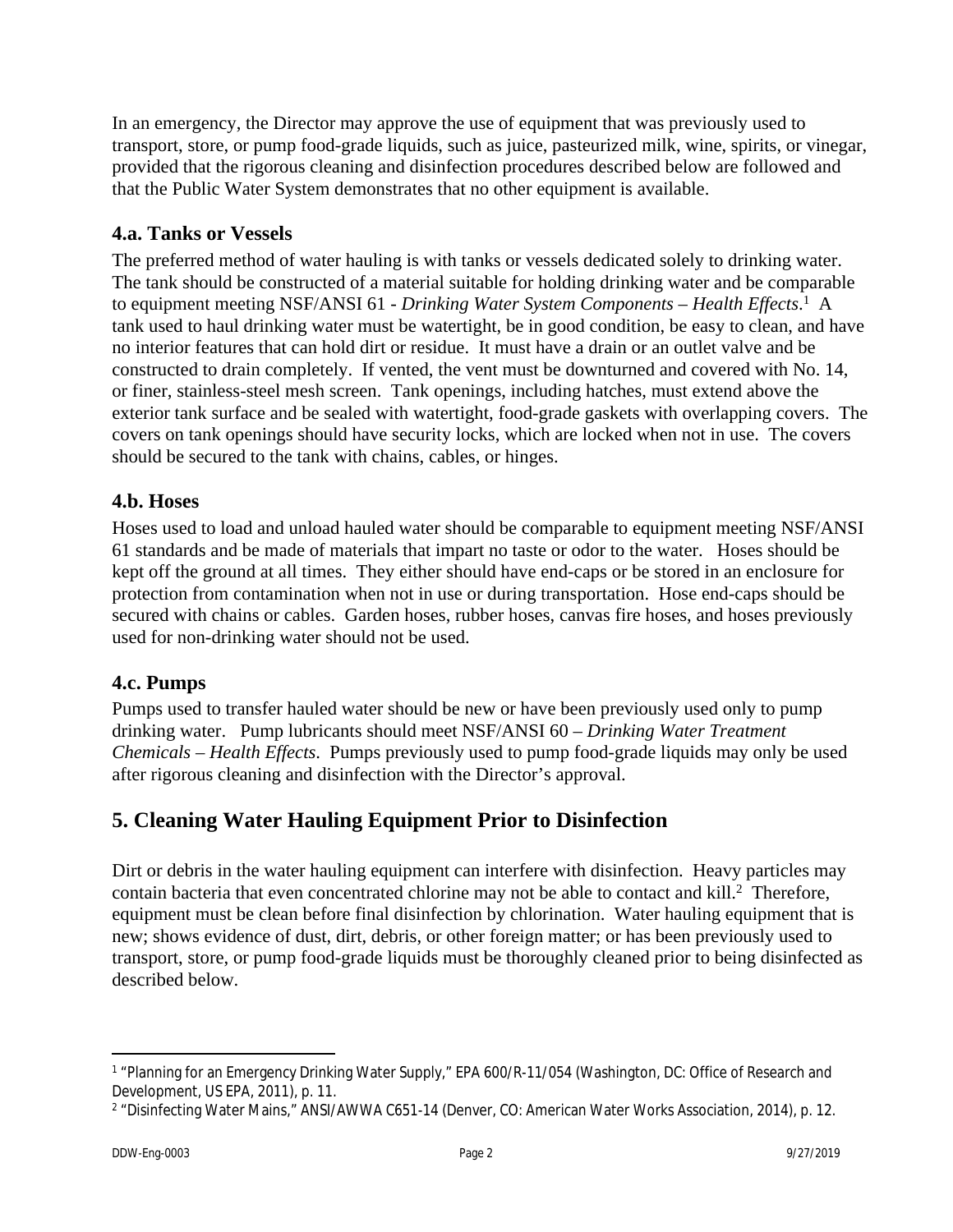#### <span id="page-4-0"></span>**5.a. Cleaning Water Hauling Tanks**

Prior to cleaning, drain the tank of residual liquid. Clean the tank interior with a mixture of detergent and drinking water using a clean brush or high-pressure water jet<sup>3</sup> if necessary. Warm or hot water may be used if available. No solvents or toxic cleaners may be used. Properly dispose of the water and detergent mixture as it drains from the tank.

When the tank is clean, rinse it using clean drinking water until the water draining from the tank is detergent-free. A high-pressure water jet may be used. Drain the water from the tank and properly dispose of the drained water. The tank is now ready to be disinfected according to the procedure below.

#### <span id="page-4-1"></span>**5.b. Cleaning Hoses and Pumps**

The interior surfaces of hoses, pumps, and other equipment that will come into contact with the hauled water must be cleaned of dirt, debris, or residue. Prepare a mixture of detergent and drinking water, flush the hoses and pumps with the mixture, and then rinse the equipment with clean, drinking water until the water runs detergent-free. The hoses and pumps are now ready to be disinfected according to the procedure below.

## <span id="page-4-2"></span>**6. Disinfection of Water Hauling Equipment**

The interior surfaces of tanks and equipment must be disinfected with chlorine according to one of the methods described below prior to coming into contact with the drinking water that will be collected, transported, and delivered during the water hauling process. The following disinfection procedure applies to all water hauling equipment, including equipment that requires preliminary cleaning according to the above procedure and equipment regularly used to haul water.

## <span id="page-4-3"></span>**6.a. Using Chlorine as a Disinfectant**

A chlorine solution must be used to disinfect interior surfaces of the water hauling equipment, including tanks, hoses, pumps, etc. Trained Public Water System personnel may use any of the forms of chlorine described in ANSI/AWWA C652-11, *Disinfection of Water Storage Facilities*, to prepare the required chlorine solutions for disinfection.

Water hauling operations that choose to prepare chlorine solutions using liquid sodium hypochlorite for disinfection should assure that the liquid hypochlorite is certified to meet NSF/ANSI 60 – *Drinking Water Treatment Chemicals* – *Health Effects*. Commercially manufactured sodium hypochlorite is available from water treatment equipment suppliers. Regular liquid bleach, which contains sodium hypochlorite, may **only** be used if it carries the NSF/ANSI 60 certification. Typical household liquid bleaches that lack NSF/ANSI 60 certification may **not** be used as a disinfectant for drinking water or water hauling equipment.

Liquid sodium hypochlorite comes in various strengths ranging from approximately 5% to 15%

<sup>3</sup> "Cleaning and Disinfecting Water Storage Tanks and Tankers," Technical Notes on Drinking-Water, Sanitation and Hygiene in Emergencies, Technical Note No. 3 (Leicestershire, UK: Water Engineering and Development Centre, World Health Organization, 2011), p. 3.1.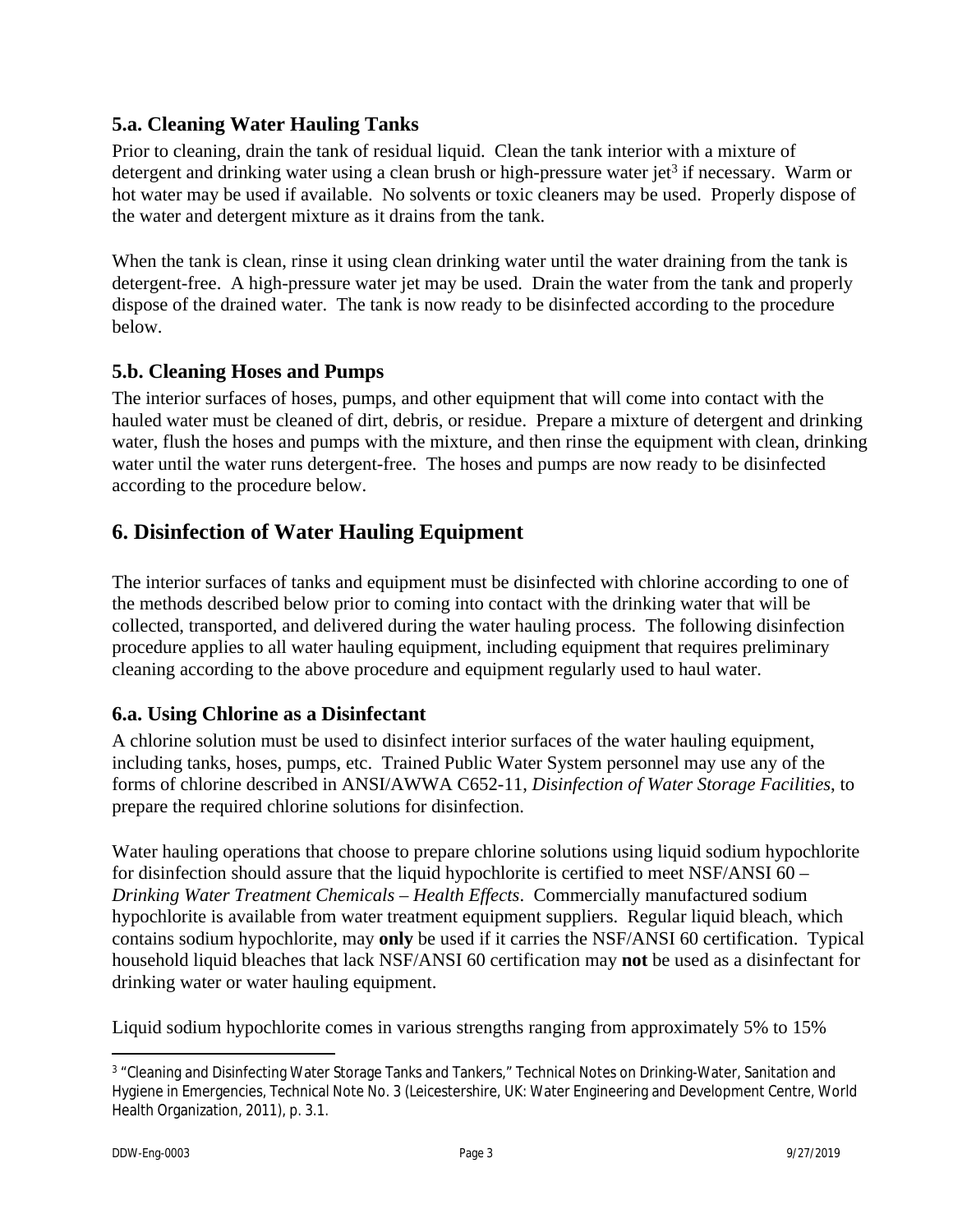available chlorine.<sup>4</sup> The strength and age of the sodium hypochlorite must be taken into consideration when preparing the solution to be used for disinfection. Tables in Appendix C show how to make different concentrations of chlorine disinfectant by adding liquid sodium hypochlorite to treated drinking water. Because liquid sodium hypochlorite loses 2 to 4 percent of its available chlorine content per month when stored at room temperature, the maximum recommended shelf life is 60 to 90 days.<sup>5</sup>

Sodium hypochlorite is corrosive and should be handled with care. Protective equipment, such as goggles and rubber gloves and aprons, should be worn when handling sodium hypochlorite solutions.<sup>6</sup>

#### <span id="page-5-0"></span>**6.b. Disinfection of Water Hauling Tanks**

Tanks can be disinfected by one of the following methods:

Method 1: To disinfect a tank by full contact, fill the tank with drinking water containing sufficient chlorine that will provide a free chlorine residual of 50 mg/L. Seal the tank and let it stand undisturbed for 6 hours.<sup>7</sup>

If using liquid sodium hypochlorite to disinfect a tank by *Method 1*, determine the volume of water needed to fill the tank. Calculate the amount of liquid sodium hypochlorite needed to be added to that volume of water to provide a free chlorine residual of at least 50 mg/L (see tables in Appendix C). Begin filling the tank with water while gradually adding the liquid sodium hypochlorite. To achieve adequate mixing, add the liquid sodium hypochlorite and water proportionally to maintain a uniform chlorine concentration while filling the tank. Seal the tank when full, and let it stand undisturbed for 6 hours.

**Method 2:** To disinfect a tank by spraying or painting, prepare a 200 mg/L solution of chlorinated water, spray or paint the interior tank surface with the solution making sure to wet the entire surface. Continue to re-wet the surface as necessary to keep it in contact with the solution for a minimum of 30 minutes.<sup>8</sup>

If using liquid sodium hypochlorite to disinfect a tank by *Method 2*, determine the volume of water needed to spray or paint the interior tank surface and keep it wet by re-application. Calculate the amount of liquid sodium hypochlorite needed to be added to that volume of water to provide an available chlorine concentration of at least 200 mg/L (see tables in Appendix C). Mix the water and chlorine together in a clean make-up tank and apply it by spraying or painting the interior tank surface as necessary to keep it wetted for a minimum of 30 minutes. (Avoid breathing the mist.)

<sup>4</sup> "Disinfection of Water Storage Facilities," ANSI/AWWA C652-11 (American Water Works Association, 2011), p. 5. 5 *Introduction to Water Treatment: Principles and Practices of Water Supply Operations*, Volume 2, American Water Works Association (Denver, CO: American Water Works Association, 1984), p. 296.

<sup>6</sup> *Water Chlorination Principles and Practices*, AWWA Manual M20, American Water Works Association (Denver, CO: American Water Works Association, 2006), p. 87.

<sup>7</sup> *Water Chlorination Principles and Practices*, AWWA Manual M20, p. 37.

<sup>&</sup>lt;sup>8</sup> "Disinfection of Water Storage Facilities," ANSI/AWWA C652-11, p. 7.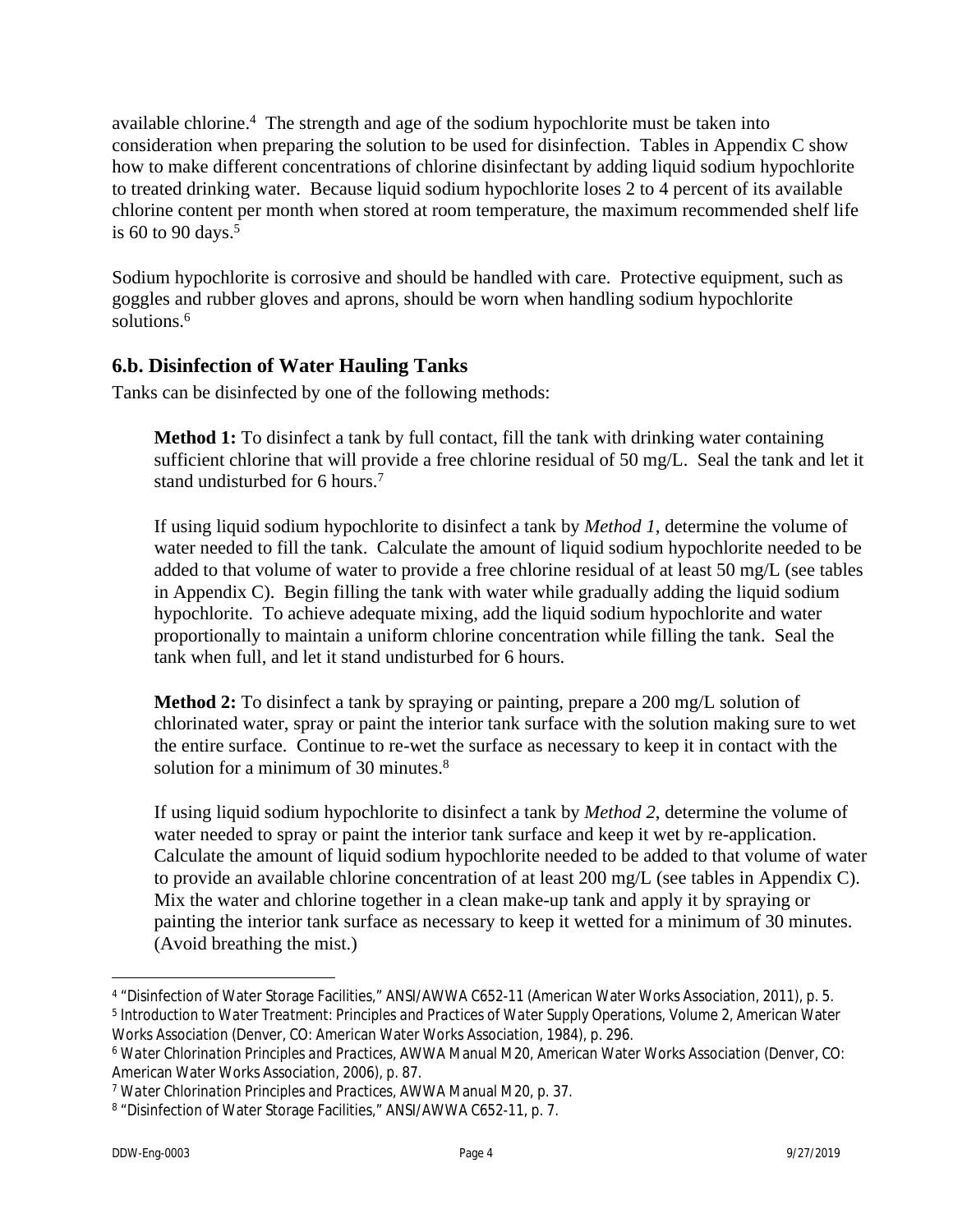After the minimum chlorine contact time has been met, using one of the above disinfection methods, drain the chlorine solution from the tank and dispose of it properly. Thoroughly rinse the tank with drinking water, drain, and properly dispose of the rinse water. The tank is now ready to be filled with drinking water.

**CAUTION:** Do not discharge highly chlorinated water on to the ground or to surface water (such as a stream, pond, lake, or wetlands) where it can kill aquatic life, wildlife, and vegetation. Contact the Utah Division of Water Quality to determine if the water may be discharged and what treatment is required. The chlorine solution may be discharged to a sanitary sewer only after obtaining permission from the sewer system owner.

#### <span id="page-6-0"></span>**6.c. Disinfection of Hoses and Pumps**

The interior surfaces of hoses and pumps that will come into contact with the treated drinking water must also be disinfected prior to use.

Hoses may be disinfected by full contact with a concentrated chlorine solution. If using liquid sodium hypochlorite, calculate the amount needed to be added to a sufficient volume of water to fill the hoses and to achieve a free residual chlorine of 50 mg/L (see tables in Appendix C). After capping one end, fill the hose with the chlorinated water, cap the open end, and let the hose stand undisturbed for 6 hours. At the end of the 6-hour contact time, drain the chlorine solution, flush with clean water, drain, and cap the hose to prevent contamination.<sup>9</sup>

A stand-alone pump can be disinfected along with the hoses by filling them with water containing an available chlorine concentration of 50 mg/L and letting them stand undisturbed for 6 hours. At the end of the 6-hour contact time, drain the chlorine solution, flush with clean water, drain, and cap the hoses and pump to prevent contamination.

For tanks equipped with pumps, the hoses and pumps may be disinfected simultaneously with the tank by circulating water containing an available chlorine concentration of 50 mg/L drawn by the pump from the tank and returned through the hoses. After setting up a closed loop, recirculate the chlorinated water for one hour,<sup>10</sup> let the tank, hoses, and pump stand undisturbed for another 5 hours (total contact time is 6 hours). Flush the hoses, pump, and tank with clean water, drain, and cap them to prevent contamination.

Spraying or painting with a highly concentrated chlorine solution may be inappropriate for disinfecting hoses and pumps. Pump materials may not be suitable for prolonged exposure to chlorine and sodium hypochlorite.<sup>11</sup>

<sup>9</sup> Adapted from the procedure for disinfecting tanks and reservoirs found in *Water Chlorination Principles and Practices*, AWWA Manual M20, p. 37.

<sup>10</sup> "Cleaning and Disinfecting Water Storage Tanks and Tankers," p. 3.3.

<sup>11</sup> "Horizontal and Vertical Line-Shaft Pumps," ANSI/AWWA E103-15 (Denver, CO: American Water Works Association, 2015), pp. xi-xii.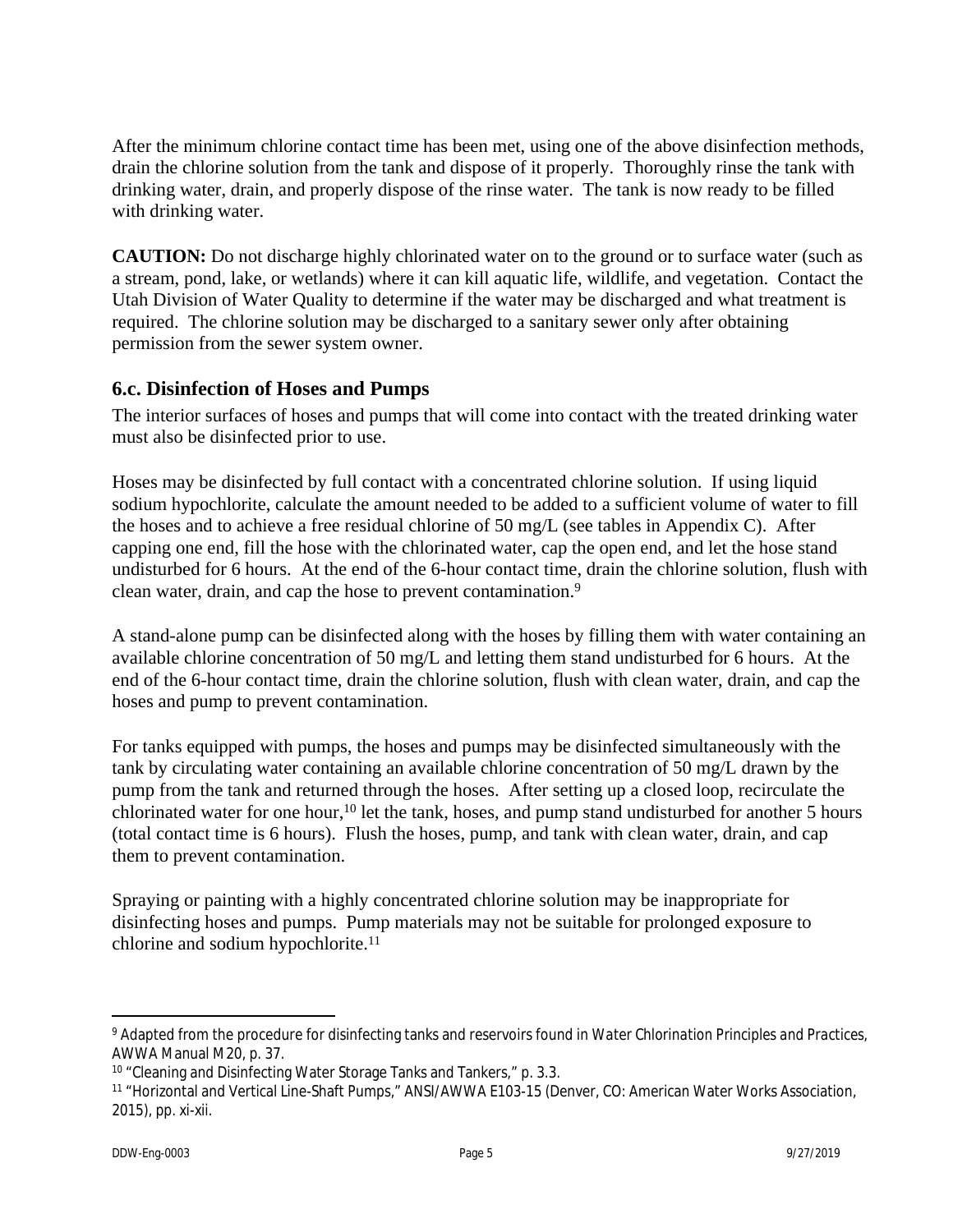## <span id="page-7-0"></span>**7. Water Hauling Procedure**

After completing cleaning and disinfection, the equipment is ready for water hauling. Care must be taken not to contaminate the water or disinfected equipment during collection, loading, transport, and unloading. All equipment openings must be closed when not in use. The drinking water must be tested for coliform bacteria when it is first loaded into the tank and periodically during water hauling. Each batch of water must also be tested for free chlorine residual when loading and unloading.

#### <span id="page-7-1"></span>**7.a. Loading the Water**

Fill the disinfected water hauling tank with treated drinking water from an approved Public Water System. The tank must be filled in a manner that prevents the backflow of water from the hauling tank to the water source. This may be accomplished by employing a double check assembly when a direct connection from the water source to the tank is used or by maintaining an air gap (see Appendix D) between the hose drawing water from the source and the tank receiving the water. Hoses must be kept off the ground during filling to avoid contamination of the hauling tank. When filling a tank using an air gap, care should be taken to prevent wind-born contaminants from entering the tank.

To keep the water safe for drinking, during transportation it should have a minimum free chlorine residual of 1 mg/L, but no greater than 4 mg/L, when loaded (see tables in Appendix C). Measure and record the free chlorine residual of the water in the tank prior to closing the filling port. If the concentration is less than 1 mg/L, add chlorine to the tank in the proper proportion to achieve the required concentration. Close the port through which the tank was filled and properly store the hoses.

## <span id="page-7-2"></span>**7.b. Transporting the Water**

After loading the water hauling tank, the water should be delivered without delay. The chlorine concentration of the water in the tank will decline over time. Water held in a water hauling tank must be discarded if a free chlorine residual is not detected at the time of unloading.<sup>12</sup> If a rapid decline in free chlorine residual occurs during transportation, additional chlorine should be added to provide a free chlorine residual of 1 mg/L but no greater than 4 mg/L.

## <span id="page-7-3"></span>**7.c. Unloading the Water**

Before delivering the hauled water, the water storage tank and distribution system that will receive the water must have remained free of contamination while they have stood unused. If the water system has completely run dry or pressure in the distribution system has fallen below 20 psi, the distribution system must be disinfected as required by ANSI/AWWA C651-14, *Disinfecting Water Mains*, before the hauled water can be delivered. If the sanitary condition of the water storage tank has been compromised, it must first be disinfected to prevent contamination of the delivered water when unloaded. Follow the procedures of ANSI/AWWA C652-11, *Disinfection of Water Storage Facilities*, to clean and disinfect the water storage tank if needed.

<sup>&</sup>lt;sup>12</sup> See discussion of disinfectant residual in the distribution system in Federal Register/Vol. 54, No. 124/Thursday, June 29, 1989/Rules and Regulations, p. 27495.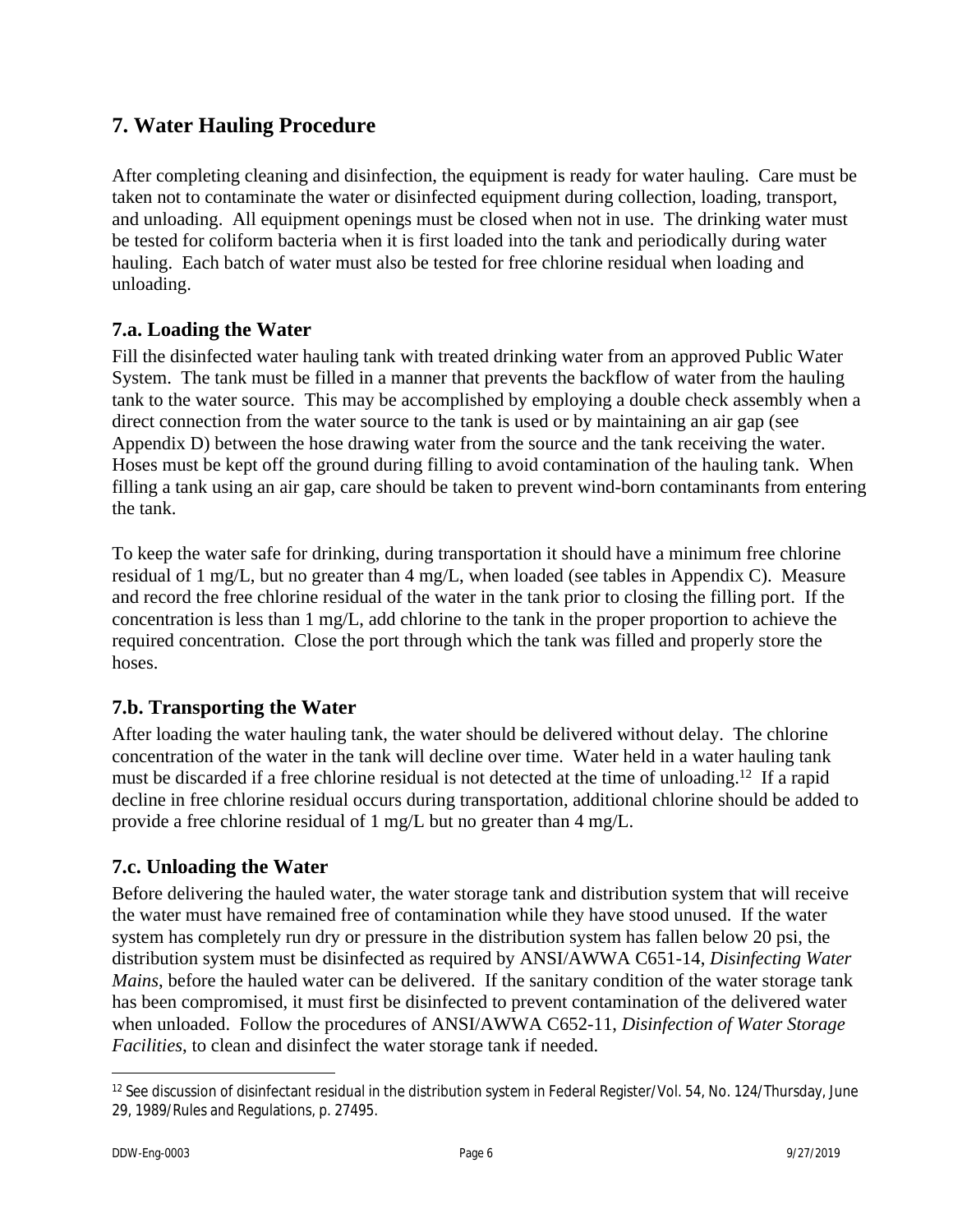If hauled water is being unloaded into a temporary water storage tank, that tank must be certified to meet ANSI/NSF 61 - *Drinking Water System Components – Health Effects* and be cleaned and disinfected as described above.

Prior to unloading, the free chlorine residual of the water in the hauling tank must be tested and recorded.

- If the water contains a free chlorine residual of at least  $1 \text{ mg/L}$ , the water can be unloaded and used immediately.
- If a free chlorine residual is not detected, the water must be discarded and the cause of the chlorine residual depletion should be investigated.
- If a free chlorine residual is detected but is less than 1 mg/L, chlorine should be added to provide a minimum of 1 mg/L but no greater than 4 mg/L. After unloading the water, a free chlorine residual of at least 1 mg/L must be present after 30 minutes before distributing the water.

When unloading the water, hoses should be kept off the ground and not be submerged in the tank receiving the water. After unloading the water, the ports of both tanks should be closed to protect them from contamination and the hoses capped and properly stored.

## <span id="page-8-0"></span>**8. Water Hauling Frequency – When to Repeat Cleaning and Disinfection**

The water hauling equipment does not have to be re-cleaned and re-disinfected after the initial delivery provided that the above procedures were followed and the equipment is used daily to deliver hauled water. Simply follow the water hauling procedures to maintain the sanitary condition of the equipment and test each load to assure the presence of a free chlorine residual as specified above.

If water hauling is done intermittently and the equipment is sealed to prevent contamination, water delivery may resume after rinsing the equipment with chlorinated drinking water. If the equipment has been open to the atmosphere or shows evidence of dust, dirt, debris, or foreign matter, it must be cleaned **and** disinfected according to the above procedures.

If the hauled water tests positive for coliform bacteria at any time during the period in which water is being hauled, the water must be discarded and the tank flushed and disinfected according to the above procedures.

If the equipment is used to load, store, or transport food-grade liquids after being cleaned and disinfected for water hauling, a new proposal for water hauling must be prepared and submitted to the Director and all of the above procedures completed once again.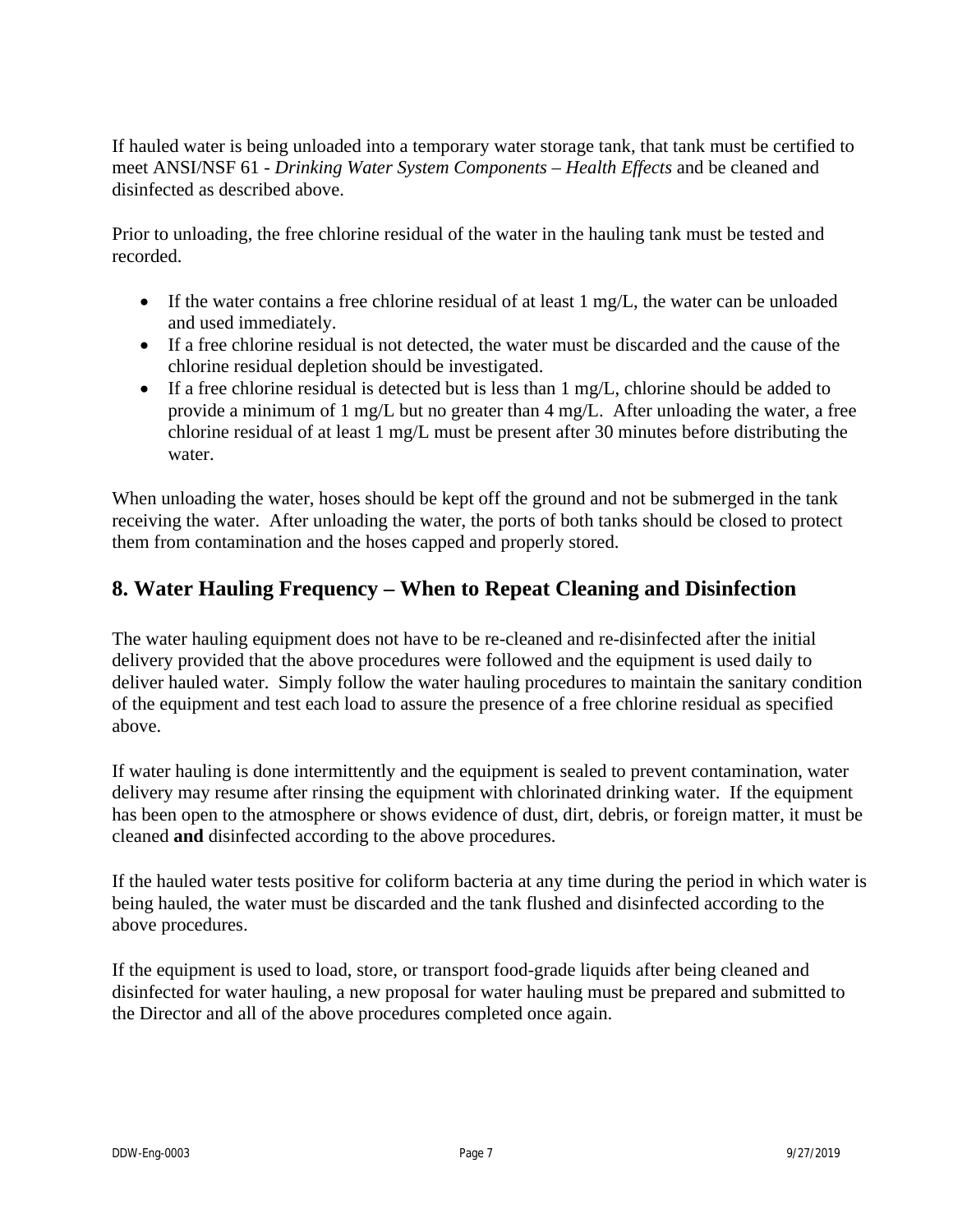## <span id="page-9-0"></span>**9. Bacteriological and Free Chlorine Residual Monitoring and Reporting**

#### **9.a. Bacteriological Sampling of First Load of Hauled Water**

After disinfecting the water hauling equipment and filling the tank with the **first** load of drinking water supplied by an approved Public Water System, the water must be sampled for total coliform bacteria. The samples must be analyzed by a certified laboratory. The date, time, and name of the person collecting the sample should be recorded (use the *Water Hauling Checklist* in Appendix E). Copies of the record of coliform sampling and the laboratory analysis results must be maintained by the Public Water System receiving the hauled water and made available to the Division of Drinking Water upon request.

If coliform bacteria are absent, the water may be delivered and regular water hauling may proceed. If coliform bacteria are present, the water must be discarded and the water hauling tank disinfected again using the above procedures. If multiple positive coliform bacteria samples continue to be found after repeated disinfection of the tank, the tank may not be used to haul water and a new tank must be found.

**In an emergency**, when the need to deliver the hauled water is urgent, water hauling my proceed **before** results of coliform bacteria testing are received from the certified laboratory provided that the minimum free chlorine residual, as described in Section 7 above, is present and approval has been obtained from the Division of Drinking Water.

#### **9.b. Periodic Bacteriological Sampling of Hauled Water**

The water must be tested for coliform bacteria periodically during the period of water hauling. When hauling water daily, coliform samples should be collected and analyzed weekly at a minimum. If water is hauled intermittently, coliform samples must be collected from the first load each time water hauling resumes. If coliform bacteria are detected, the water must be discarded and the water hauling equipment must be disinfected according to the above procedure before water hauling may resume.

#### **9.c. Chlorine Residual Testing of Hauled Water**

The free chlorine residual must be measured twice for every load of water hauled. The free chlorine residual in the water hauling tank must be measured when the same batch of water is loaded and unloaded. The measured free chlorine residual must be recorded, be provided to the Division of Drinking Water monthly, and maintained by the Public Water System receiving the hauled water (use the *Water Hauling Checklist* in Appendix E). If a free chlorine residual is not detected at the time of delivery, the water must be discarded.

Bacteriological and free chlorine residual monitoring and reporting are summarized below in Tables 1 and 2.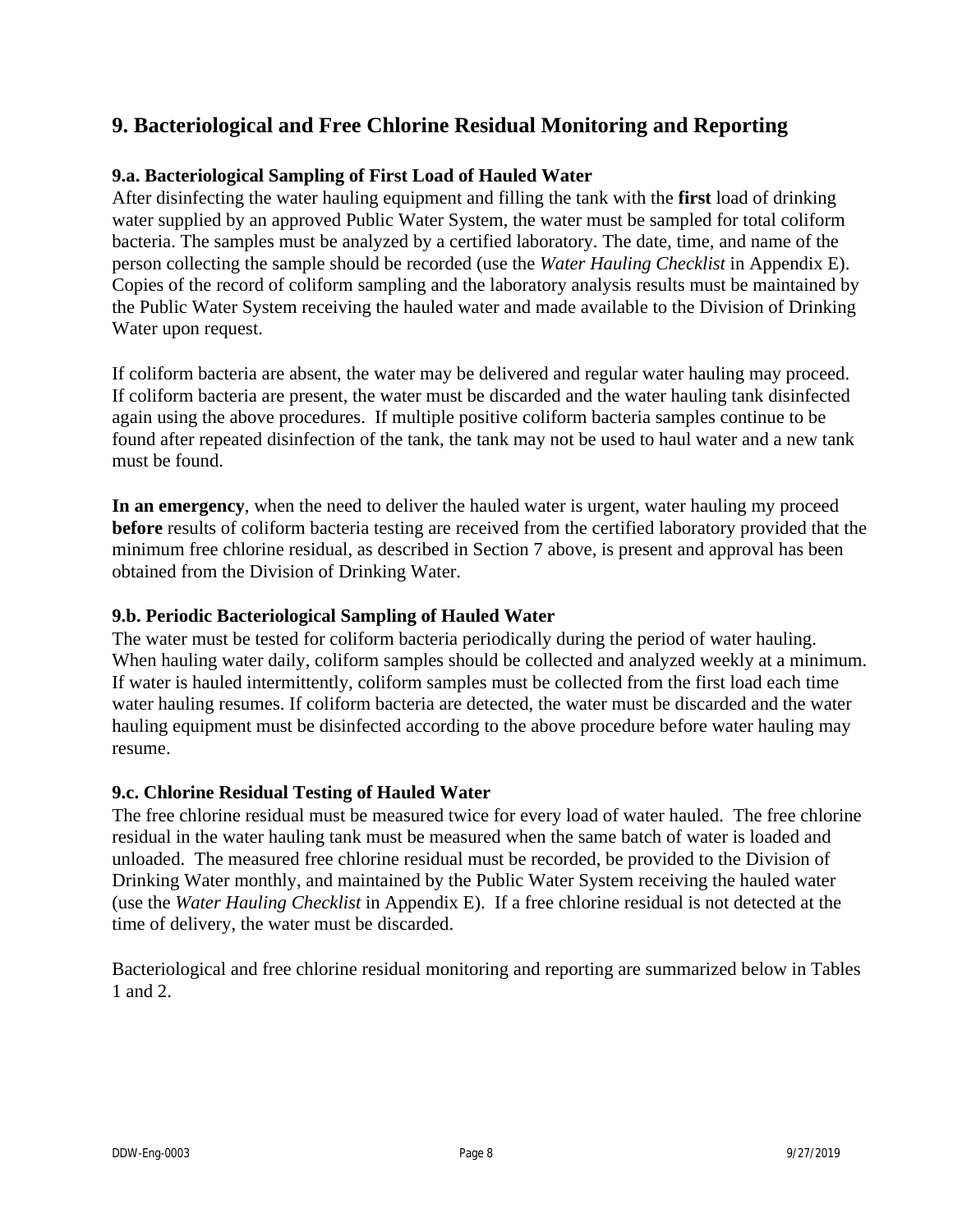|                | Use a state-certified laboratory                                                                                |
|----------------|-----------------------------------------------------------------------------------------------------------------|
| 2              | Record date, time, and name of person collecting sample                                                         |
| 3              | Retain coliform sampling results for review by DDW upon request                                                 |
| $\overline{4}$ | <b>First Load:</b> Sample first load of hauled water for total coliform bacteria                                |
| 5              | <b>Hauling Water Daily:</b> collect weekly total coliform bacteria samples                                      |
| 6              | <b>Hauling Water Intermittently:</b> collect total coliform bacteria samples each time water<br>hauling resumes |
|                | If total coliform bacteria are absent: deliver water                                                            |
| 8              | If total coliform bacteria are detected: discard water                                                          |

#### **Table 1. Summary of Bacteriological Monitoring for Water Hauling**

#### **Table 2. Summary of Free Chlorine Residual Monitoring for Water Hauling**

|   | Record free chlorine residual results                                                                                                    |
|---|------------------------------------------------------------------------------------------------------------------------------------------|
| 2 | Retain free chlorine residual results for review by DDW upon request                                                                     |
| 3 | <b>When loading water:</b> measure free chlorine residual for each load (target $\geq$ 1 ppm and<br>$\leq$ 4ppm); add chlorine if needed |
| 4 | <b>Prior to unloading hauled water:</b> measure free chlorine residual for each load (target $\geq$ 1 ppm<br>and $\langle 4ppm \rangle$  |
| 5 | Unloading $-$ if free chlorine residual is present and holds near 1 ppm: deliver water                                                   |
| 6 | Unloading $-$ if free chlorine residual is present but diminished during transportation: add<br>chlorine to reach 1 ppm before unloading |
|   | Unloading $-$ if free chlorine residual is absent or has diminished significantly: discard<br>water                                      |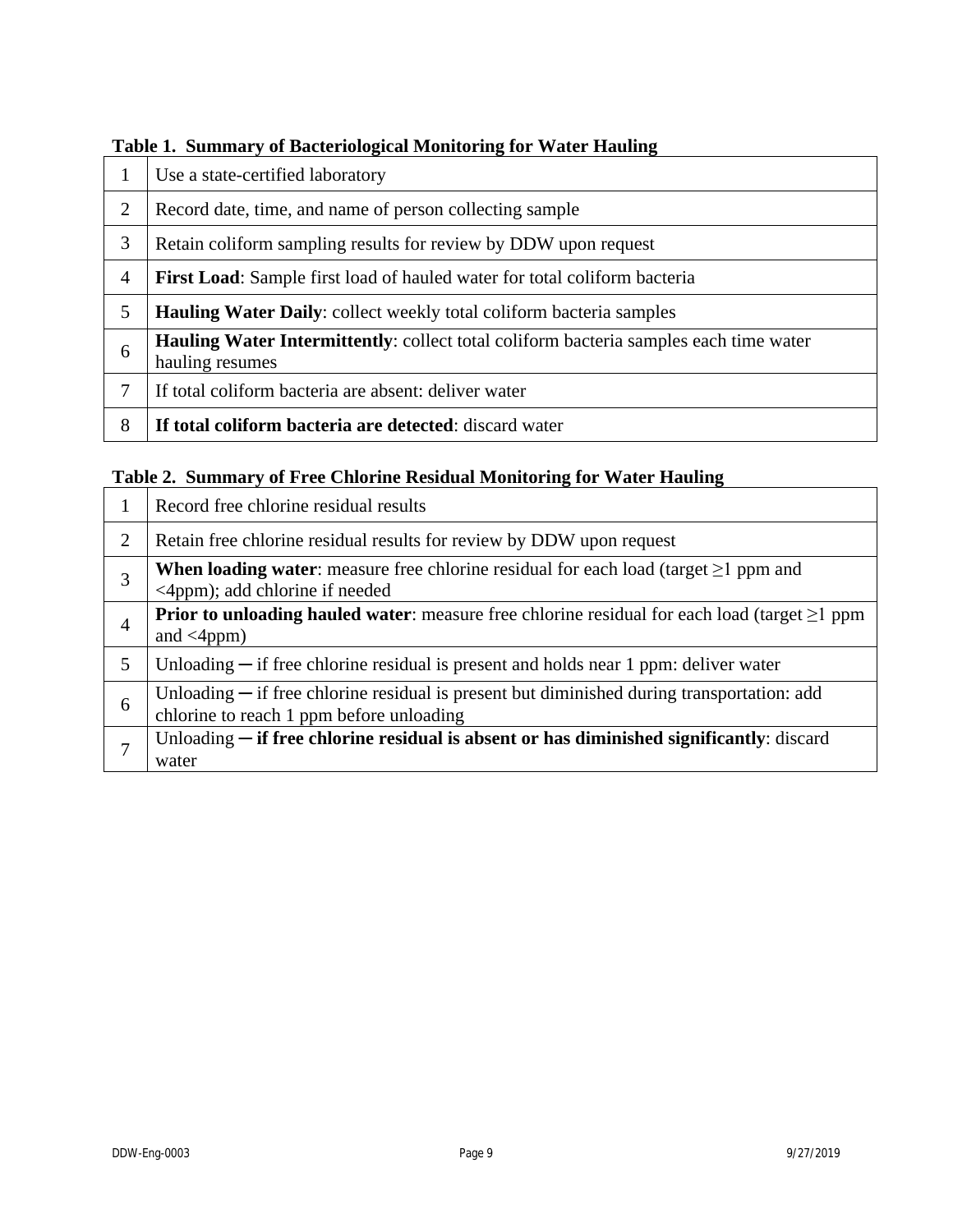## **Appendix A**

## **Brief Summary of Water Hauling Steps**

#### **1. Submit a Water Hauling Proposal**

Notify the Director of the Division of Drinking Water of the need to haul water. Complete the Water Hauling Proposal form found in Appendix B and submit it for review.

#### **2. Select the Equipment**

The preferred method of selecting equipment is to find a commercial water hauler or Public Water System with the experience and equipment to safely deliver drinking water during an emergency. Alternately, choose equipment that has been used exclusively for drinking water, or purchase new equipment comparable to equipment certified to meet NSF/ANSI 61.

#### **3. Clean the Equipment**

If the equipment is new or shows evidence of dust, dirt, debris, or foreign matter, clean the tank, hoses, and pump with a solution of clean water and detergent. Drain the wash water and rinse with clean water until it runs clear of detergent. Drain the rinse water from the equipment and close all openings to protect the equipment from contamination.

#### **4. Disinfect the Equipment**

Use one of the following methods to disinfect the tank.

Method 1: To disinfect a tank by full contact, fill the tank with drinking water containing sufficient chlorine that will provide a free chlorine residual of 50 mg/L. Seal the tank and let it stand undisturbed for 6 hours.

Method 2: Prepare a 200 mg/L solution of chlorinated water and spray or paint the entire interior tank surface with the solution. Continue to re-wet the surface as necessary to keep it in contact with the solution for a minimum of 30 minutes. Drain the tank and properly dispose of the chlorinated water.

Disinfect the hoses and pump by filling them with water containing an available chlorine concentration of 50 mg/L and let them stand undisturbed for 6 hours. At the end of the 6-hour contact time, drain the chlorine solution, flush with clean water, drain, and cap the hoses and pump to prevent contamination.

#### **5. Fill the Tank**

Fill the water hauling tank through a water filling station or using clean disinfected hoses with drinking water from an approved Public Water System. Add chlorine to provide a free chlorine residual of 1 mg/L. Collect a water sample in a bottle supplied by an approved drinking water laboratory. Send the sample to the lab to test for total coliform bacteria.

#### **6. Deliver the Water**

Before delivering the first load of water, confirm that it is free of coliform bacteria based on sample results from a certified laboratory. At the water delivery point, test the water to confirm a minimum free chlorine residual of 1 mg/L. Transfer the water from the water hauling tank to the Public Water System tank receiving the water. Keep hoses off the ground. Do not submerge the hose in the water in the tank receiving it. After unloading, close the ports of both tanks. Cap and properly store the hoses.

#### **7. Document Water Hauling Process**

Use the *Water Hauling Checklist* in Appendix E to document the water hauling process.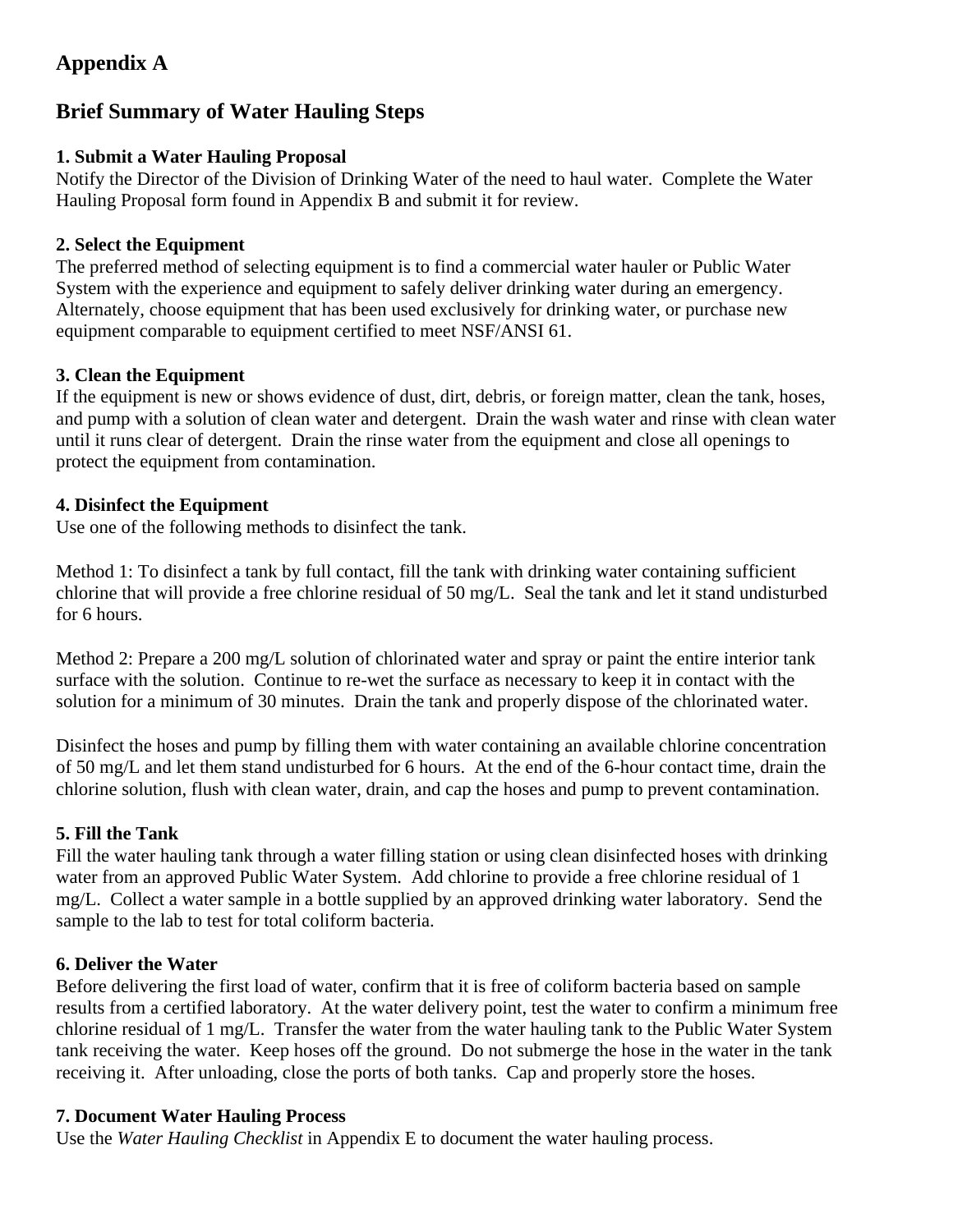## **Appendix A**

## **Summary of Water Hauling and Sampling Requirements**

|    | <b>Step</b>                      | <b>Coliform Sampling</b>                                                                                                                       | <b>Chlorine Residual</b><br><b>Monitoring</b>                                                          | <b>Other Requirements</b>                                                                                                                                                                                                    |
|----|----------------------------------|------------------------------------------------------------------------------------------------------------------------------------------------|--------------------------------------------------------------------------------------------------------|------------------------------------------------------------------------------------------------------------------------------------------------------------------------------------------------------------------------------|
| 1. | Obtain<br><b>DDW</b><br>Approval | N/A                                                                                                                                            | N/A                                                                                                    | • Complete Water Hauling Proposal<br>• Submit proposal to Director                                                                                                                                                           |
| 2. | Select<br>Equipment              | N/A                                                                                                                                            | N/A                                                                                                    | • New equipment; or<br>• Used equipment used only for<br>drinking water                                                                                                                                                      |
| 3. | Clean<br>Equipment               | N/A                                                                                                                                            | N/A                                                                                                    | • Clean with water & detergent<br>• Drain wash water<br>• Rinse with drinking water<br>• Drain rinse water<br>• Close all openings                                                                                           |
| 4. | Disinfect<br>Equipment           | N/A                                                                                                                                            | N/A                                                                                                    | • Add free chlorine 50 mg/L for 6 hrs<br>(tanks, hoses, pumps); or<br>• Add free chlorine 200 mg/L for 30<br>min (tanks only)                                                                                                |
|    | 5. Fill Tank                     | • Initial Load -<br>Collect one sample                                                                                                         | • Every Load - Test<br>water to confirm $\geq$ 1<br>mg/L free chlorine<br>residual at loading<br>point | • Fill hauling tank from approved<br><b>PWS</b><br>• If needed, add chlorine to reach<br>min. 1 mg/L free chlorine residual<br>$(4 \text{ mg/L max.})$                                                                       |
|    | 6. Deliver<br>Water              | • Daily Delivery -<br>Collect one<br>sample/week<br>• Intermittent<br><b>Delivery</b> – Collect<br>one sample each<br>time delivery<br>resumes | • Every Load - Test<br>water to confirm<br>free chlorine<br>residual presence at<br>delivery point     | • Confirm free chlorine residual<br>• Transfer water to receiving tank<br>• Keep hose off the ground<br>• Do not submerge hose in tank<br>receiving water<br>• Close all tank ports after unloading<br>• Cap and store hoses |
| 7. | Document<br>Process              | N/A                                                                                                                                            | N/A                                                                                                    | Complete Water Hauling Checklist                                                                                                                                                                                             |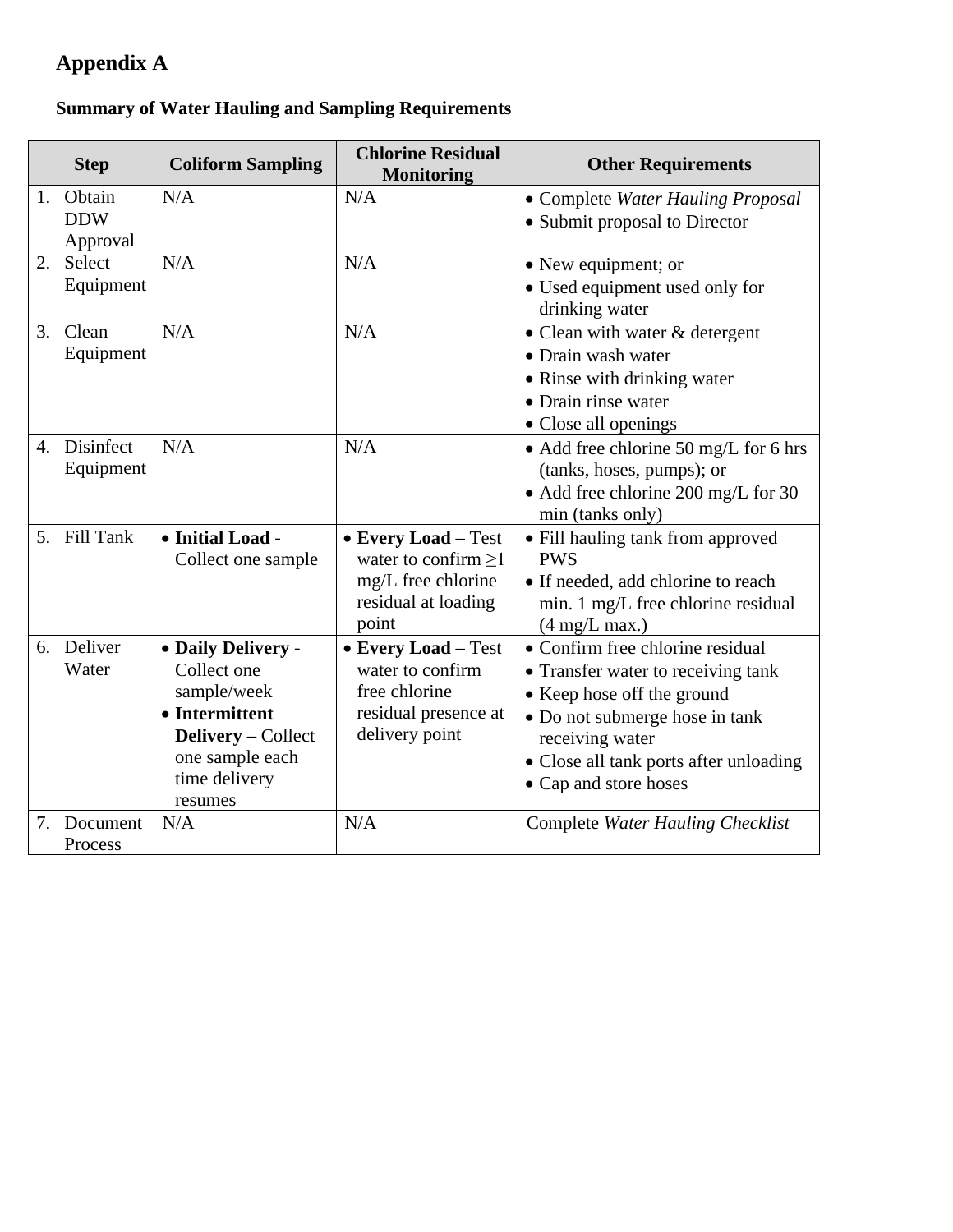## **Appendix B**

## **Water Hauling Proposal**

*Provide the following information and submit the completed form to the Director, Utah Division of Drinking Water, or call the DDW Permitting Section at (801) 536-4200 with questions.*

- 1. Public Water System (PWS) Requesting Water Hauling Approval
- Name of PWS Hauling Water:
- ID Number of PWS Hauling Water:
- Name and Contact Information of PWS Representative Requesting Approval:

2. Describe the Emergency or Reason for Requesting the Use of Hauled Water:

3. Identify How the Hauled Water Will Be Used (drinking, showering, cooking, food-washing, etc.):

- 4. Public Water System Supplying Hauled Water
- Name of Approved PWS Supplying Hauled Water:
- ID Number of Approved PWS Supplying Hauled Water:
- Name of the Water Source and Source ID Providing the Water (if applicable):
- Describe Specific Location and Particular Component of the PWS that Will Supply the Water (i.e., water storage tank, water filling station, water supply well, hydrant, etc.):
- Written authorization by PWS Supplying Hauled Water:
- 5. Name and Contact Information for the Company or Individual Hauling the Water (if applicable):
- 6. Describe Tanks, Vehicles, and Equipment Transporting Hauled Water:
- 7. Quantity of Water to Be Hauled (each time) in Gallons:
- 8. Frequency at which Water Will Be Hauled (twice daily, daily, twice weekly, etc.):
- 9. Anticipated Start and End Dates for Water Hauling:
- 10. Type of Disinfectant to Be Used (must meet ANSI/NSF Standard 60):
- 11. Frequency and Method of Cleaning Water Hauling Equipment:
- 12. Frequency and Method of Disinfecting Water Hauling Equipment:
- 13. Frequency and Method of Chlorine Residual Monitoring of Hauled Water:
- 14. Frequency of Bacteriological Sampling of Hauled Water:
- 15. Date, Name, and Contact Information of Local Authority Concurring with Water Hauling Request:

#### **Name and Title:** Date:

**Signature: Phone Number/email:**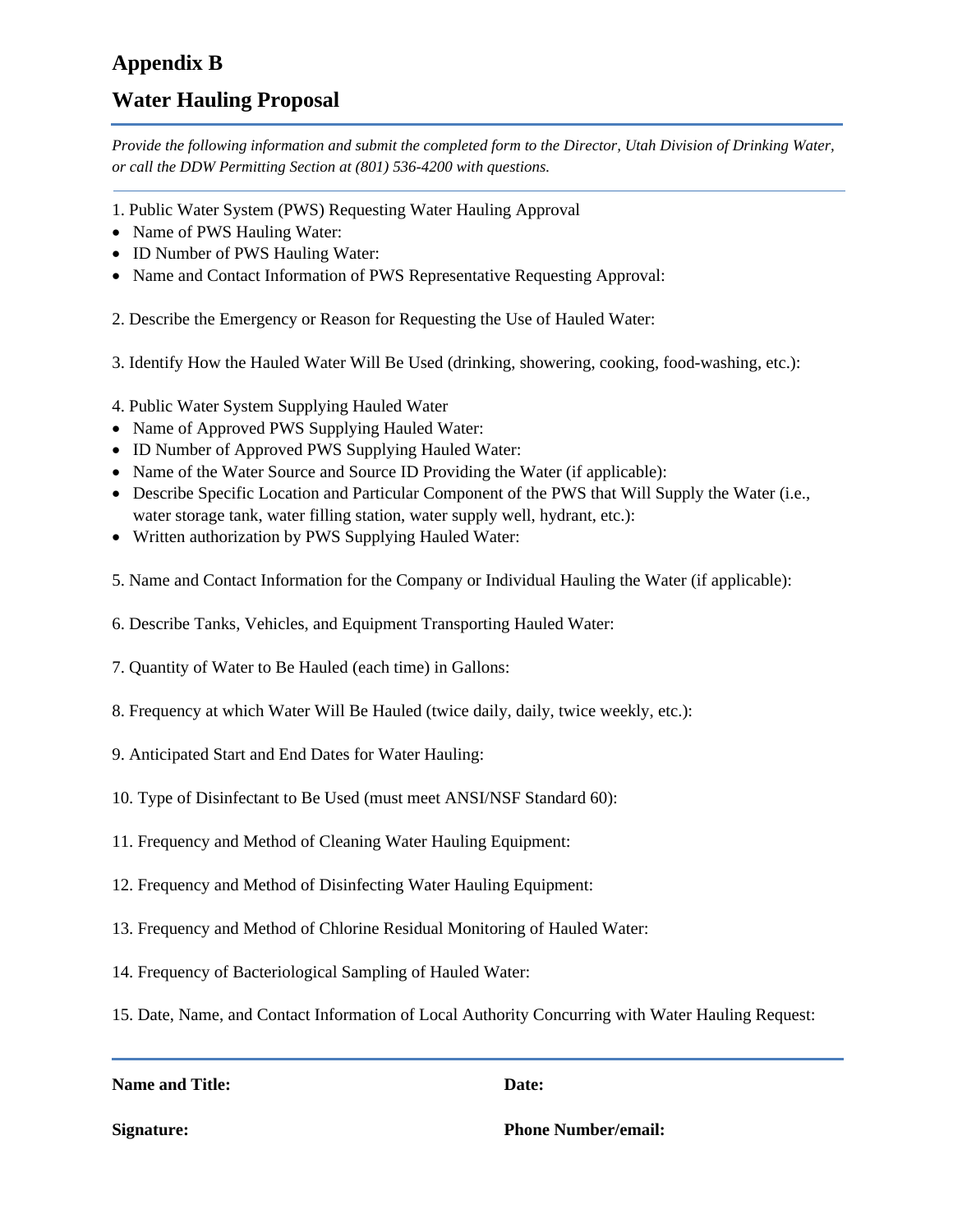## **Appendix C**

## **Mixing Chlorine Solutions Using Liquid Sodium Hypochlorite (5.25% & 12.5%)**

| Desired Chlorine Concentration: | Amount of 5.25% Liquid | <b>Amount of Drinking Water:</b> |
|---------------------------------|------------------------|----------------------------------|
|                                 | Sodium Hypochlorite:   |                                  |
| $1 \text{ mg/L}^*$              | $1\frac{1}{2}$ tsp**   | 100 gallons                      |
| $1 \text{ mg/L}$                | $\frac{1}{3}$ cup      | $1,000$ gallons                  |
| $1 \text{ mg/L}$                | $1\frac{1}{2}$ cups    | $5,000$ gallons                  |

#### **5.25% Liquid Sodium Hypochlorite (NSF/ANSI 60 certified)**

| <b>Desired Chlorine Concentration:</b> | Amount of 5.25% Liquid | <b>Amount of Drinking Water:</b> |  |  |  |
|----------------------------------------|------------------------|----------------------------------|--|--|--|
|                                        | Sodium Hypochlorite:   |                                  |  |  |  |
| $50 \text{ mg/L}$                      | $1\frac{1}{2}$ cups    | 100 gallons                      |  |  |  |
| $50 \text{ mg/L}$                      | 1 gallon               | $1,000$ gallons                  |  |  |  |
| $50 \text{ mg/L}$                      | 5 gallons              | $5,000$ gallons                  |  |  |  |

| <b>Desired Chlorine Concentration:</b> | Amount of 5.25% Liquid          | <b>Amount of Drinking Water:</b> |  |  |  |
|----------------------------------------|---------------------------------|----------------------------------|--|--|--|
|                                        | Sodium Hypochlorite:            |                                  |  |  |  |
| $200 \text{ mg/L}$                     | 6 cups $(1 \frac{1}{2}$ quarts) | 100 gallons                      |  |  |  |
| $200 \text{ mg/L}$                     | 4 gallons                       | $1,000$ gallons                  |  |  |  |
| $200 \text{ mg/L}$                     | 20 gallons                      | $5,000$ gallons                  |  |  |  |

#### **12.5% Liquid Sodium Hypochlorite (NSF/ANSI 60 certified)**

| <b>Desired Chlorine Concentration:</b> | Amount of 12.5% Liquid | <b>Amount of Drinking Water:</b> |  |  |  |
|----------------------------------------|------------------------|----------------------------------|--|--|--|
|                                        | Sodium Hypochlorite:   |                                  |  |  |  |
| $1 \text{ mg/L}$                       | $\frac{3}{5}$ tsp      | 100 gallons                      |  |  |  |
| $1 \text{ mg/L}$                       | 6 tsp                  | $1,000$ gallons                  |  |  |  |
| $1 \text{ mg/L}$                       | $\frac{3}{5}$ cups     | $5,000$ gallons                  |  |  |  |

| <b>Desired Chlorine Concentration:</b> | Amount of 12.5% Liquid<br>Sodium Hypochlorite: | <b>Amount of Drinking Water:</b> |  |  |  |
|----------------------------------------|------------------------------------------------|----------------------------------|--|--|--|
| $50 \text{ mg/L}$                      | $\frac{3}{5}$ cups                             | 100 gallons                      |  |  |  |
| $50 \text{ mg/L}$                      | $6\frac{2}{5}$ cups                            | $1,000$ gallons                  |  |  |  |
| $50 \text{ mg/L}$                      | 2 gallons                                      | $5,000$ gallons                  |  |  |  |

| <b>Desired Chlorine Concentration:</b> | Amount of 12.5% Liquid | <b>Amount of Drinking Water:</b> |  |  |  |
|----------------------------------------|------------------------|----------------------------------|--|--|--|
|                                        | Sodium Hypochlorite:   |                                  |  |  |  |
| $200 \text{ mg/L}$                     | $2\frac{1}{2}$ cups    | 100 gallons                      |  |  |  |
| $200 \text{ mg/L}$                     | $1\frac{3}{5}$ gallons | $1,000$ gallons                  |  |  |  |
| $200 \text{ mg/L}$                     | 8 gallons              | $5,000$ gallons                  |  |  |  |

 $*1$  mg/L (milligram per liter) = 1 ppm (part per million) \*\*tsp **-** teaspoon

**Note:** A chlorine dose calculator is available on the Division of Drinking Water web site.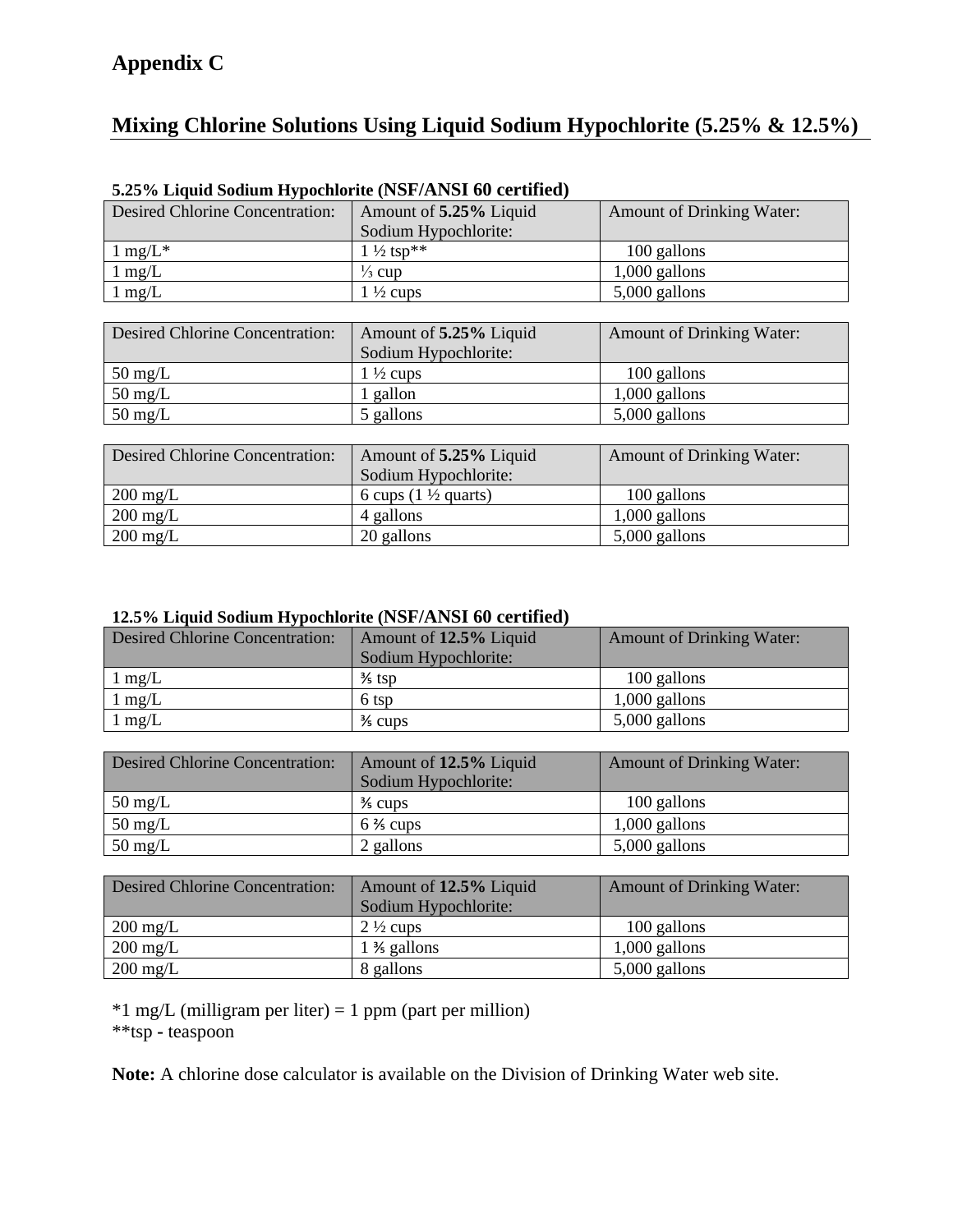

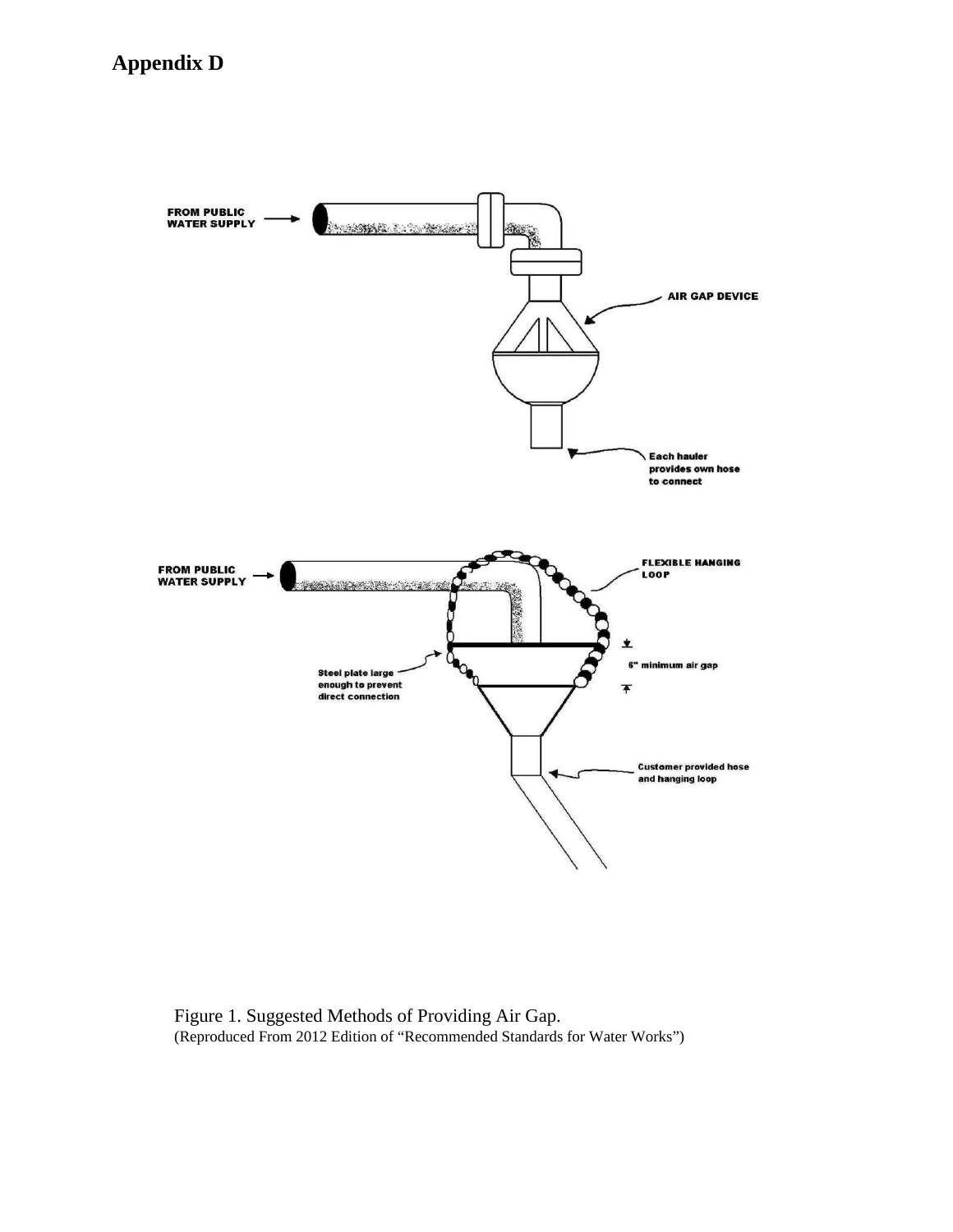Appendix E (this form is available as a fillable spreadsheet on the Division of Drinking Water web site)

| <b>Utah Division of Drinking Water - Water Hauling Checklist</b> |                                                                                                             |  |  |  |  |  |  |  |
|------------------------------------------------------------------|-------------------------------------------------------------------------------------------------------------|--|--|--|--|--|--|--|
|                                                                  | WATER SYSTEM NAME (WATER SYSTEM ID UTAH #XXXXX)                                                             |  |  |  |  |  |  |  |
|                                                                  | Source of Hauled Water: WATER SYSTEM NAME (UTAH #XXXXX) or WATER SOURCE NAME (WS00X) or Address/Description |  |  |  |  |  |  |  |
|                                                                  | Utah DDW Water Hauling Approval Date                                                                        |  |  |  |  |  |  |  |
|                                                                  | (If applicable) XXXXXX Health Department Water Hauling Approval Date                                        |  |  |  |  |  |  |  |
|                                                                  | <b>Date</b>                                                                                                 |  |  |  |  |  |  |  |
|                                                                  | <b>Water Operator Certification No.</b>                                                                     |  |  |  |  |  |  |  |
|                                                                  | <b>Operator Signature (or initials)</b>                                                                     |  |  |  |  |  |  |  |
|                                                                  | Tanker or vessel volume (gallons)                                                                           |  |  |  |  |  |  |  |
|                                                                  | Hauled water volume (gallons)                                                                               |  |  |  |  |  |  |  |
|                                                                  | Disinfectant meeting ANSI/NSF 60 standard?                                                                  |  |  |  |  |  |  |  |
|                                                                  | Chlorine residual > 1ppm & < 4ppm during loading?                                                           |  |  |  |  |  |  |  |
|                                                                  | Chlorine res. > 1ppm & < 4ppm during unloading?                                                             |  |  |  |  |  |  |  |
|                                                                  | Equipment (tanker/vessel, hoses, pumps, etc.)                                                               |  |  |  |  |  |  |  |
|                                                                  | inspected for cleanliness or disinfected?                                                                   |  |  |  |  |  |  |  |
|                                                                  | Hoses protected from contaminant & hose ends not<br>contacting the ground?                                  |  |  |  |  |  |  |  |
| Cap the inlets, outlets & hose ends when not in use?             |                                                                                                             |  |  |  |  |  |  |  |
|                                                                  | Tanker/vessel access port watertight and locked?                                                            |  |  |  |  |  |  |  |
|                                                                  | Tanker/vessel lid gasket watertight?                                                                        |  |  |  |  |  |  |  |
|                                                                  | Tanker/vessel lid secure before moving?                                                                     |  |  |  |  |  |  |  |
|                                                                  | Bacteriological sample collected?                                                                           |  |  |  |  |  |  |  |
|                                                                  | Sample Type (e.g., initial, weekly, monthly,                                                                |  |  |  |  |  |  |  |
| Bacteriological<br>sampling (if<br>applicable)                   | after non-use period, etc.)?                                                                                |  |  |  |  |  |  |  |
|                                                                  | Satisfactory bacteriological result?                                                                        |  |  |  |  |  |  |  |
|                                                                  | Target chlorine level (in ppm)                                                                              |  |  |  |  |  |  |  |
|                                                                  | Contact time (in minutes)                                                                                   |  |  |  |  |  |  |  |
| Tanker/vessel<br>disinfection (if<br>applicable                  | Proper discharge of chlorinated water?                                                                      |  |  |  |  |  |  |  |
|                                                                  | Thoroughly rinse the vessel?                                                                                |  |  |  |  |  |  |  |